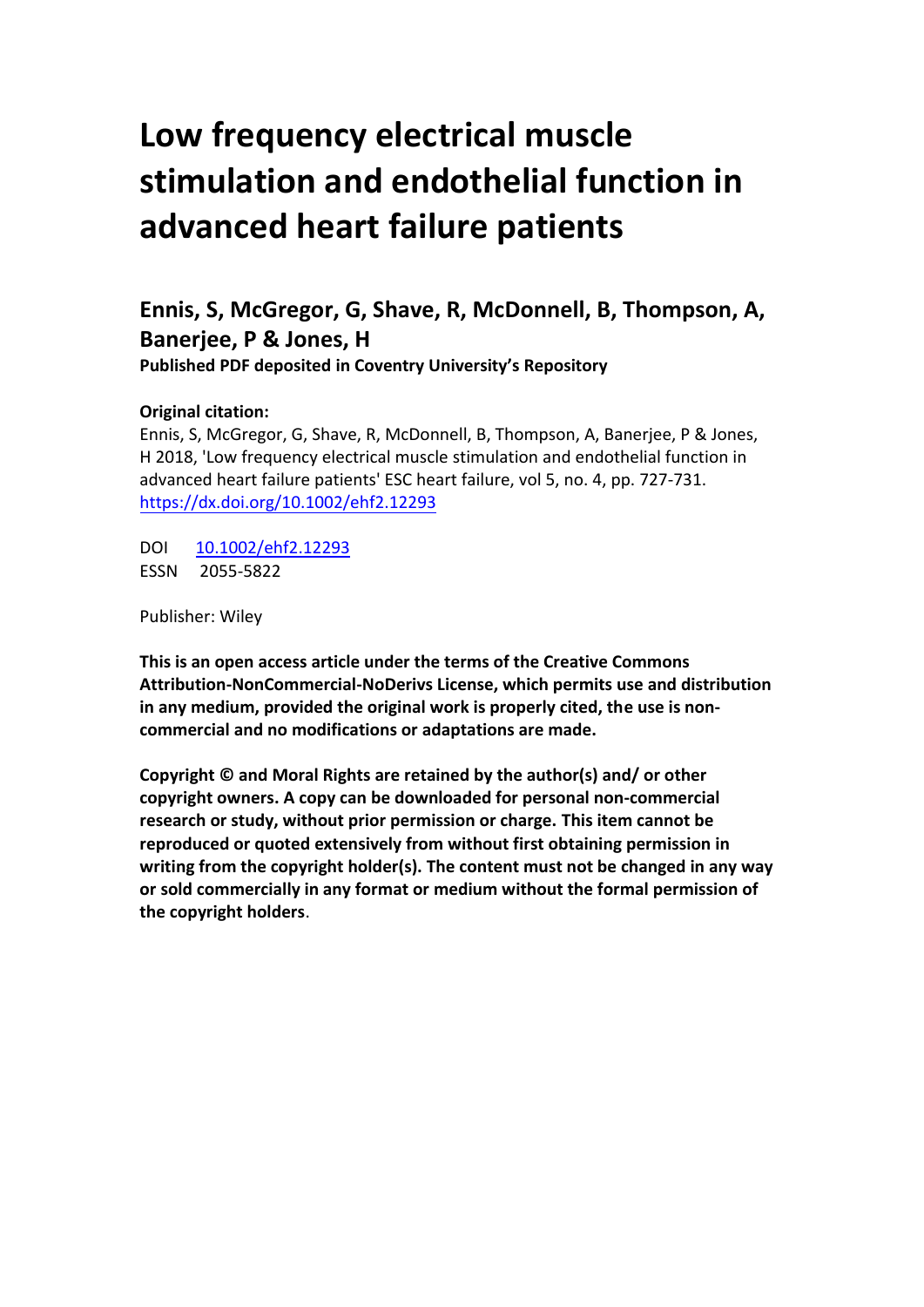## Low frequency electrical muscle stimulation and endothelial function in advanced heart failure patients

Stuart Ennis<sup>1,4\*</sup>, Gordon McGregor<sup>1,5</sup>, Robert Shave<sup>4</sup>, Barry McDonnell<sup>4</sup>, Andrew Thompson<sup>6</sup>, Prithwish Baneriee<sup>1,2,5</sup> and Helen Jones<sup>3</sup>

<sup>1</sup>University Hospitals Coventry and Warwickshire NHS Trust, Coventry, UK; <sup>2</sup>University of Warwick, Coventry, UK; <sup>3</sup>Liverpool John Moores University, Liverpool, UK; <sup>4</sup>Cardifj *Metropolitan University, Cardiff, UK;* <sup>5</sup> *University of Coventry, Coventry, UK;* <sup>6</sup> *University of Liverpool, Liverpool, UK*

## Abstract

**Aim** Obtain initial estimates of the change in brachial artery endothelial function and maximal oxygen uptake (VO<sub>2peak</sub>) with 8 weeks of low-frequency electrical muscle stimulation (LF-EMS) or sham in patients with advanced chronic heart failure.

**Methods and results** Using a double blind, randomized design, 35 patients with chronic heart failure (New York Heart Association class III–IV) were assigned to 8 weeks (5 × 60 min per week) of either LF-EMS (4 Hz, continuous) or sham (skin level stimulation only) of the quadriceps and hamstrings muscles. Four of the five sessions were at home and one under supervision. Ultrasound images of resting brachial artery diameter and post 5 min occlusion to determine flow-mediated dilation (FMD), a marker of vascular function and peak oxygen uptake (VO<sub>2peak</sub>) during cardiopulmonary exercise test, were measured before and after LF-EMS (*n* = 20) and sham (*n* = 15) interventions. FMD improved by 2.56% (95% confidence interval: 0.69 to 3.80) with LF-EMS compared with sham ( $P = 0.07$ ). There were no notable changes in VO<sub>2peak</sub>.

**Conclusions** Improvements in FMD with LF-EMS may have a clinically meaningful effect as higher FMD is associated with better prognosis. This is a preliminary finding, and a larger trial is warranted.

**Keywords** Advanced heart failure; Cardiac rehabilitation; Endothelial function electrical muscle stimulation; Neuromuscular electrical stimulation; Flow-mediated dilation

*Received: 15 September 2017; Revised: 18 March 2018; Accepted: 29 March 2018*

*\*Correspondence to: Stuart Ennis, University Hospitals Coventry and Warwickshire NHS trust, Atrium Health Ltd, Watch Close, Spon St Coventry, CV1 3LN, UK. Tel: +44 2476 234570, Fax:+44 2476 234571. Email: stuart.ennis@uhcw.nhs.uk*

## **Introduction**

New York Heart Association (NYHA) class III/IV chronic heart failure (CHF) patients are unable to perform simple activities of daily living.<sup>1</sup> Low fitness<sup>2</sup> and endothelial dysfunction $3$  are predictors of mortality in CHF and are useful targets for treatment. Low-frequency electrical muscle stimulation (LF-EMS) has been explored as a potential therapy in patients with mild CHF with positive outcomes. $4-6$  Improvements in exercise capacity and endothelial function with LF-EMS in patients with CHF NYHA class III/IV could reduce the incidence of all-cause mortality<sup>7</sup> and improve overall quality of life. We have reported previously that a randomized control trial is feasible in this patient group, but minimal improvements in quality of life and functional capacity were evident. $8$  Here, we aimed to obtain initial

estimates of the change in brachial artery endothelial function and maximal oxygen uptake  $(VO<sub>2peak</sub>)$  with LF-EMS in a subset of patients with CHF class III/IV from our larger feasibility trial. $8$  We hypothesized that 8 weeks of LF-EMS would enhance endothelial function and cardiorespiratory fitness.

## **Methods**

#### **Research design**

Fifty-six participants with stable CHF NYHA functional class III–IV symptoms (ejection fraction *<*40% on echocardiography, *Table 1*) were randomized to either LF-EMS

© 2018 The Authors. ESC Heart Failure published by John Wiley & Sons Ltd on behalf of the European Society of Cardiology.

This is an open access article under the terms of the [Creative Commons Attribution-NonCommercial-NoDerivs](http://creativecommons.org/licenses/by-nc-nd/4.0/) License, which permits use and distribution in any medium, provided the original work is properly cited, the use is non-commercial and no modifications or adaptations are made.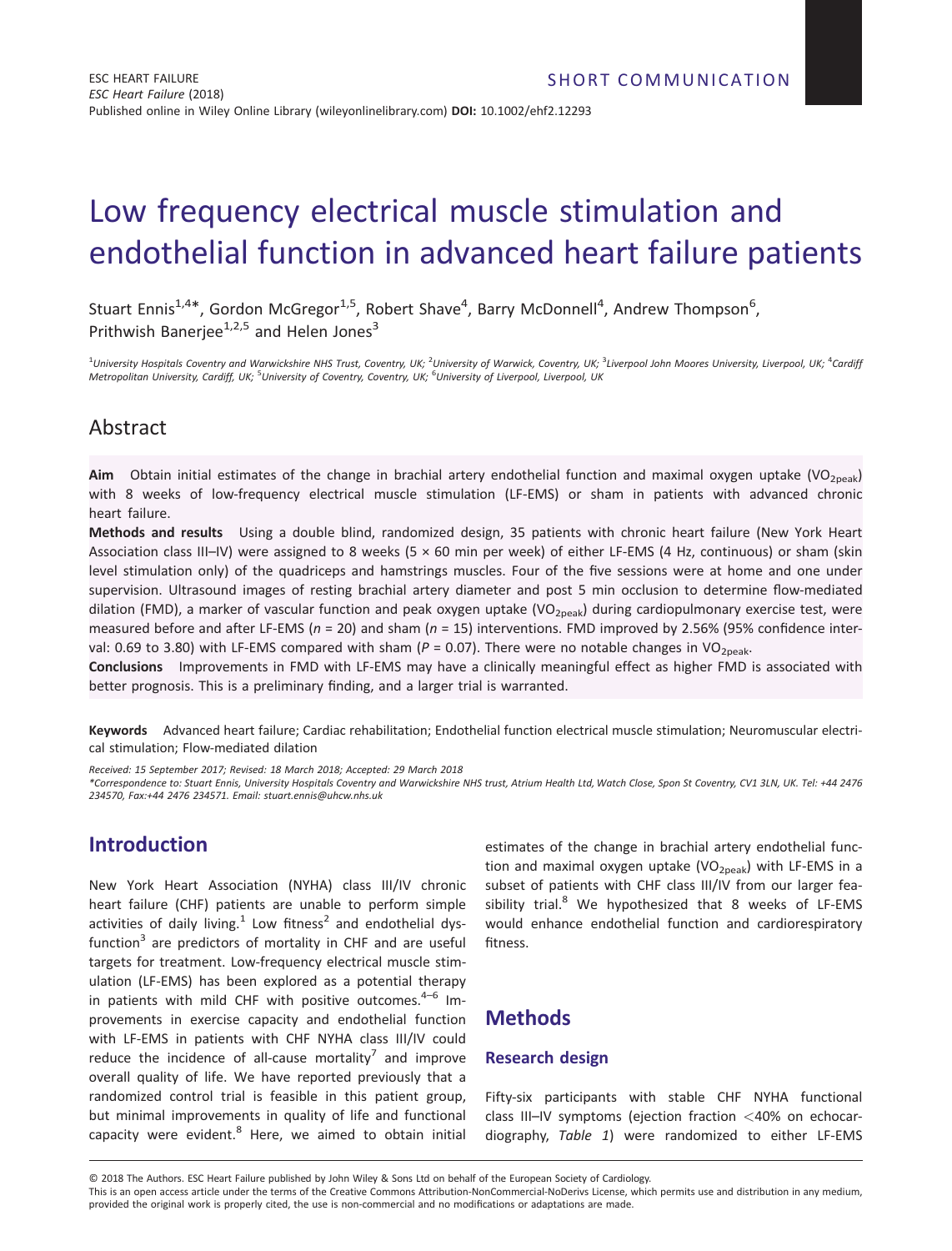( $n = 28$ ) or 'sham' placebo ( $n = 28$ ) for a period of 8 weeks in a double blind, parallel group, randomized controlled feasibility trial, which is reported elsewhere. $8$  A subset of participants (LF-EMS  $n = 20$ , sham  $n = 15$ , *Figure 1*) from the original trial were able to tolerate the additional research measurement (withdrawn, *n* = 10; unable to tolerate tests,  $n = 5$ ; refused tests due to illness,  $n = 6$ ) and underwent assessment of endothelial function and maximal oxygen uptake. Participants with implantable cardiac devices, lifethreatening cardiac arrhythmias, neurological disorders, or previous stroke were excluded. The study received ethical approval and was conducted in accordance with the Declaration of Helsinki. Informed consent was obtained from all participants.

#### **Low-frequency electrical muscle stimulation/sham stimulation**

Detailed description of the LF-EMS and sham interventions is described previously. $8$  Briefly, the LF-EMS equipment (Biomedical Research Limited, Galway, Ireland) containing built-in adhesive gel electrodes was worn on the upper legs. The LF-EMS group received stimulation at a pulse frequency of 4 Hz (pulse width: 620 μs, maximum current

|  |                                | Table 1 Baseline demographic and clinical characteristics of the |  |
|--|--------------------------------|------------------------------------------------------------------|--|
|  | LF-EMS and sham placebo groups |                                                                  |  |

|                            | <b>EMS</b> intervention<br>$(n = 20)$ | Sham<br>$(n = 15)$ | P<br>value |
|----------------------------|---------------------------------------|--------------------|------------|
| Demographics               |                                       |                    |            |
| N, Male                    | 13 (65%)                              | 10 (66.6%)         | 0.92       |
| Age (years)                | $68.6 \pm 9.4$                        | $66.7 \pm 6.8$     | 0.59       |
| $BMI$ (kg/m <sup>2</sup> ) | $29.5 \pm 4.7$                        | $27.8 \pm 5.4$     | 0.1        |
| Clinical                   |                                       |                    |            |
| NT-proBNP (pq/mL)          | $3052 \pm 3398$                       | $2132 \pm 2012$    | 0.23       |
| Creatinine (µmol/L)        | $101 \pm 47$                          | $109 \pm 41$       | 0.45       |
| LVEF %                     | $39 \pm 11$                           | $22 \pm 12$        | 0.42       |
| $BP_{sys}$ (mmHg)          | $116 \pm 19$                          | $123 \pm 14$       | 0.16       |
| $BPdia$ (mmHg)             | $67 \pm 11$                           | $70 \pm 8$         | 0.23       |
| NYHA III                   | 14 (70%)                              | 11 (73.3%)         | 0.83       |
| <b>NYHA IV</b>             | 6 (30%)                               | 4(26.7%)           | 0.83       |
| Co-morbidities             |                                       |                    |            |
| Prev MI/PCI/CABG           | 13 (65%)                              | $8(53.3\%)$        | 0.49       |
| <b>Diabetes</b>            | 10 (50%)                              | 7 (46.6%)          | 0.84       |
| <b>COPD</b>                | 5(25%)                                | 3(20%)             | 0.73       |
| AF                         | 14 (68%)                              | $9(60\%)$          | 0.62       |
| Hypertension               | 9(45%)                                | 7 (46.6%)          | 0.92       |
| CKD                        | 5(25%)                                | $9(60\%)$          | 0.03       |

AF, atrial fibrillation; BMI, body mass index;  $BP<sub>dia</sub>$ , diastolic blood pressure; BP<sub>sys</sub>, systolic blood pressure; CABG, coronary artery bypass graft surgery; CKD, chronic kidney disease; COPD, chronic obstructive pulmonary disease; LF-EMS, low-frequency electrical muscle stimulation; LVEF, left ventricular ejection fraction; NTproBNP, N terminal pro B-type natriuretic peptide; NYHA, New York Heart Association; MI, myocardial infarction; PCI, percutaneous coronary intervention.

Data presented as mean  $\pm$  standard deviation or absolute number and per cent.

amplitude: 140 mA). The sham group received a very low level of stimulation (frequency: 99 Hz, pulse width: 150 μs, maximum current amplitude: 7.3 mA). Participants used the LF-EMS or sham for 1 h, five times a week, for 8 weeks. Four of the five sessions were at home and one under supervision.

#### **Measurements**

Brachial artery endothelium-dependent vasodilation was assessed using the flow-mediated dilation (FMD) technique following recommended methods. $9$  Briefly, the brachial artery was imaged using high-resolution ultrasound (Tersaon t3000, Aloka, UK) to detect the change in arterial diameter in response to a 5 min ischaemic stimulus induced by forearm cuff inflation to 220 mmHg. $9$  Diameter, flow, and shear stress were measured prior to and following 5 min of forearm cuff inflation. Analysis was performed using custom-designed edge-detection and wall-tracking software by a single person who was blinded to treatment allocation. Allometric scaling for baseline diameter was performed.<sup>10</sup> Maximal cardiopulmonary exercise testing was performed in accordance with American Thoracic Society guidelines<sup>11</sup> on an upright cycle ergometer with an exercise respiratory gas analysis system (Oxycon Pro, Jaeger, Warwick, Warwickshire, UK). All assessments were performed prior to and following LF-EMS or sham.

#### **Statistical analysis**

Given that this is a feasibility study, no a priori sample size was calculated. The sample size of each group in this current sub-study provides 47% power to detect a between-group difference in FMD of 1.0% (equivalent to a 20% decreased mortality in patients with  $CHF<sup>3</sup>$ ) assuming a standard deviation of 1.5% for within group change scores and using a two-sided independent *t*-test (G\*Power 3.1.5).<sup>12</sup> This sample size was deemed appropriate to enable an estimate of sample size for a larger trial.

Delta changes (Δ) from pre-intervention were calculated for each group and entered as the dependent variable in a linear mixed model (Statistical Package for the Social Sciences, Version 20: SPSS Inc., Chicago, IL) with pre-intervention data entered as a covariate. Data are presented in the text as mean and 95% confidence intervals with exact *P* values.

### **Results**

Brachial artery FMD improved by 2.56% (95% confidence interval: 0.69 to 3.80) with LF-EMS compared with sham (*Figure 2*), which approached statistical significance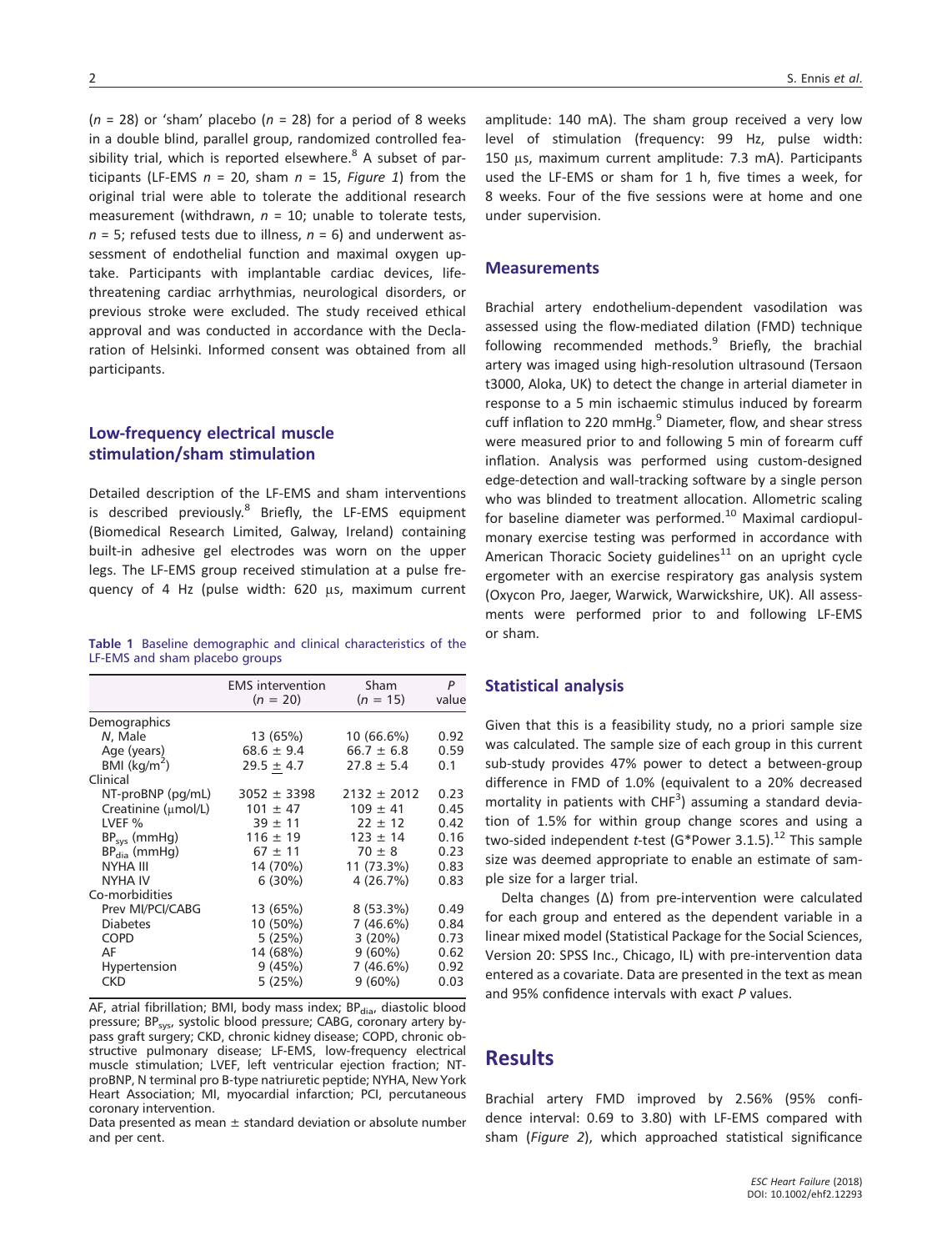**Figure 1** Consort diagram of the study: low-frequency electrical muscle stimulation (LF-EMS) vs. sham placebo in severe heart failure patients.



(*P* = 0.07). Based on this outcome, it was estimated that 86 participants per group would be required to have 80% power to detect a statistically significant (*P <* 0.05) between-group differences in FMD.

There was also a trend towards a smaller arterial diameter (*Table 2*) with sham vs. LF-EMS (*P* = 0.08). There were no notable intervention-mediated changes in peak arterial diameter or shear rate and time to peak. There were negligible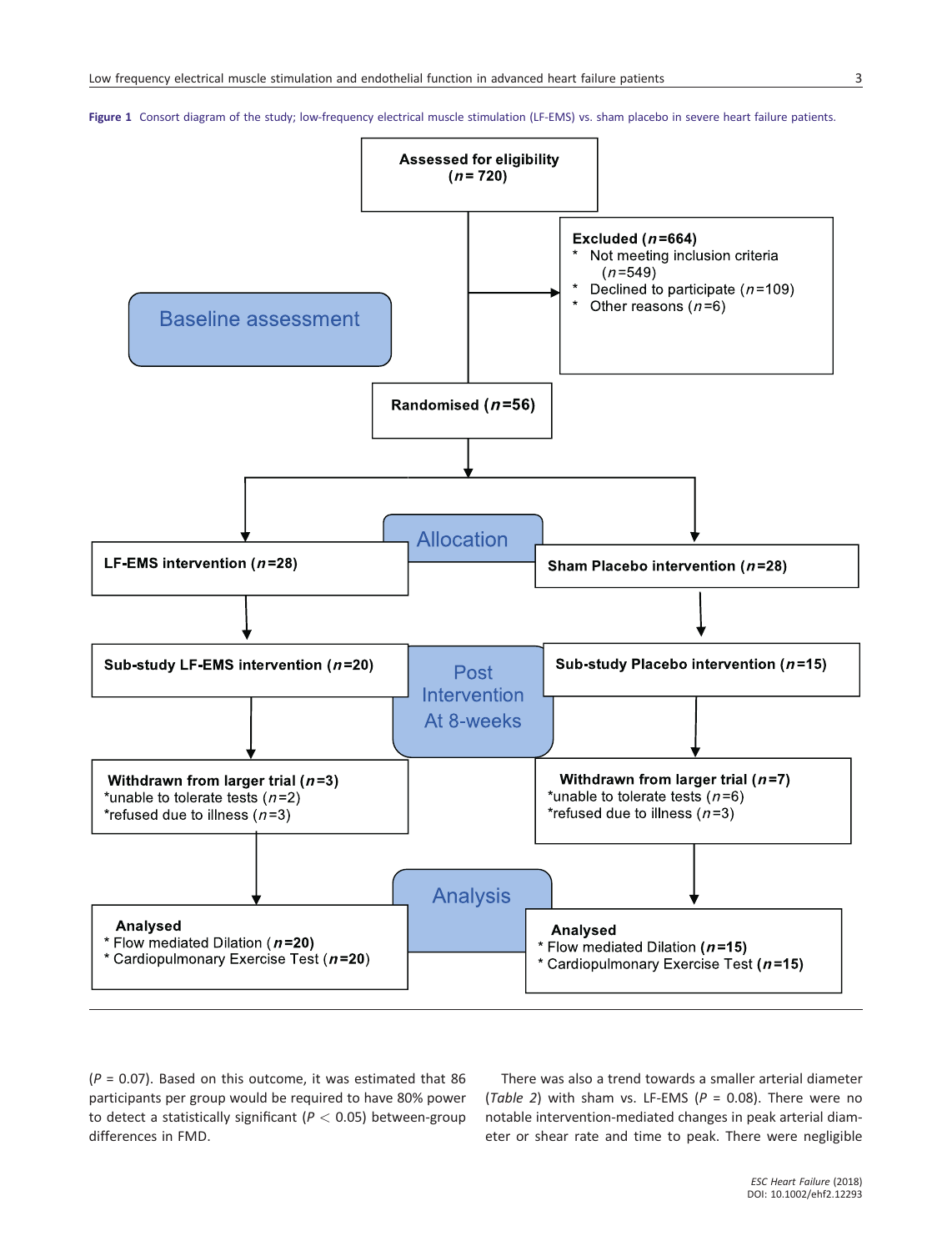



changes in  $VO<sub>2peak</sub>$  in both groups following the 8 week intervention period (*Table 2*).

## **Discussion**

We provide preliminary evidence towards enhanced endothelial function following LF-EMS compared with sham in patients with CHF NYHA III/IV. Despite no notable changes in  $VO<sub>2peak</sub>$ , these data suggest that the impact of LF-EMS on endothelial function should be explored in a larger trial.

This is the first study to assess the impact of LF-EMS on FMD in patients with advanced CHF. Our data suggest that a sample size of 86 patients per group would be required to show statistical improvement in FMD with LF-EMS. We show preliminary evidence of a clinically relevant improvement in FMD greater than  $1\%$ <sup>3</sup> An improvement of similar or greater magnitude in FMD with a fully powered, larger study would be important for this group of high-risk patients, given that (i) a 1% increase in FMD is associated with a 20% decreased mortality in CHF patients<sup>3,7</sup> and (ii) this group of patients are physically debilitated and generally contradicted for exercise-based cardiac rehabilitation. Therefore, LF-EMS may offer an alternative means to conventional exercise in altering blood flow (shear) stress patterns against the artery walls to improve vascular function. A noteworthy observation to support the endothelial function data was evidence of a decrease in artery size in the sham intervention. A change in artery size may suggest that the health of the artery is deteriorating possibly related to persistent physical inactivity, $^{13}$  but a positive impact of LF-EMS on artery size may maintain or augment endothelial function.

The measurement of  $VO_{2peak}$  is challenging in this population. Many participants were unable to meet the

|                                                                                                                                                                                                                                                                  | Pre-LF-EMS                       | LF-EMS A change            | Pre-sham               | Sham A change                    |       |
|------------------------------------------------------------------------------------------------------------------------------------------------------------------------------------------------------------------------------------------------------------------|----------------------------------|----------------------------|------------------------|----------------------------------|-------|
| Endothelial function                                                                                                                                                                                                                                             |                                  |                            |                        |                                  |       |
| <b>FMD (%)</b>                                                                                                                                                                                                                                                   | 5.48 (4.34 to 6.32)              | 2.79 (0.8 to 1.99)         | 5.43 (3.47 to 7.39)    | 1.26 ( $-0.22$ to 2.7)           | 0.075 |
| Baseline diameter(cm)                                                                                                                                                                                                                                            | 0.43(0.39 to 0.47)               | $0.00(-0.02 to 0.01)$      | 0.46(0.42 to 0.5)      | $-0.01(-0.04$ to 0.02            | 0.086 |
| Peak diameter (cm)                                                                                                                                                                                                                                               | $0.46(0.42$ to $0.49)$           | $0.01 (-0.01 to 0.03)$     | 0.48(0.45 to 0.52)     | $0.00 (-0.03 to 0.03')$          | 0.268 |
| Shear rate <sub>AUC</sub>                                                                                                                                                                                                                                        | 14 048 71 (10 127.90 to          | $-2735.94(-7148.93)$ to    | 12 700.18 (7269.49 to  | 127.39 (-5262.84 to              | 0.953 |
|                                                                                                                                                                                                                                                                  | 17969.52                         | 677.07)                    | 8 130.87)              | 7517.63^                         |       |
| Time to peak (s)                                                                                                                                                                                                                                                 | 73.45 (57.52 to 89.37)           | $-11.00(-31.83$ to $9.82)$ | 70.04 (48.94 to 91.13) | $4.09(-28.16 \text{ to } 36.34)$ | 0.887 |
| Maximal O <sub>2</sub> uptake                                                                                                                                                                                                                                    |                                  |                            |                        |                                  |       |
| VO <sub>2</sub> peak (mL/kg/min)                                                                                                                                                                                                                                 | 13.87 (12.47 to 15.26)           | $-0.19(-1.05$ to 0.69)     | 12.87 (10.99 to 14.75) | $0.06 (-0.75 to 0.87)$           | 0.922 |
| Max watts output                                                                                                                                                                                                                                                 | 67.25 (56.12 to 78.38)           | $-1.70(-9.01$ to 5.61)     | 69.12 (53.94 to 84.29) | $-2.29(-7.64$ to 3.05)           | 0.999 |
| Anaerobic threshold (mL/kg/min)                                                                                                                                                                                                                                  | $\frac{10.38}{2}$<br>8.84 (7.31) | $-0.11$ ( $-0.2$ to 2.3)   | 8.05 (6.21 to 9.89)    | 0.64(0.18 to 0.32)               | 0.893 |
| Data was analysed using general estimating equations and presented as mean (95% CI). Delta (A) change from baseline values (95%CI).<br>CPET, cardiopulmonary exercise testing; FMD, flow-mediated dilation; LF-EMS, low-frequency electrical muscle stimulation. |                                  |                            |                        |                                  |       |

**Table 2** Changes in endothelial function and CPET performance after 8-week EMS or sham intervention

Table 2 Changes in endothelial function and CPET performance after 8-week EMS or sham intervention

|  | ESC Heart Failure (2018) |  |
|--|--------------------------|--|
|  | DOI: 10.1002/ehf2.12293  |  |